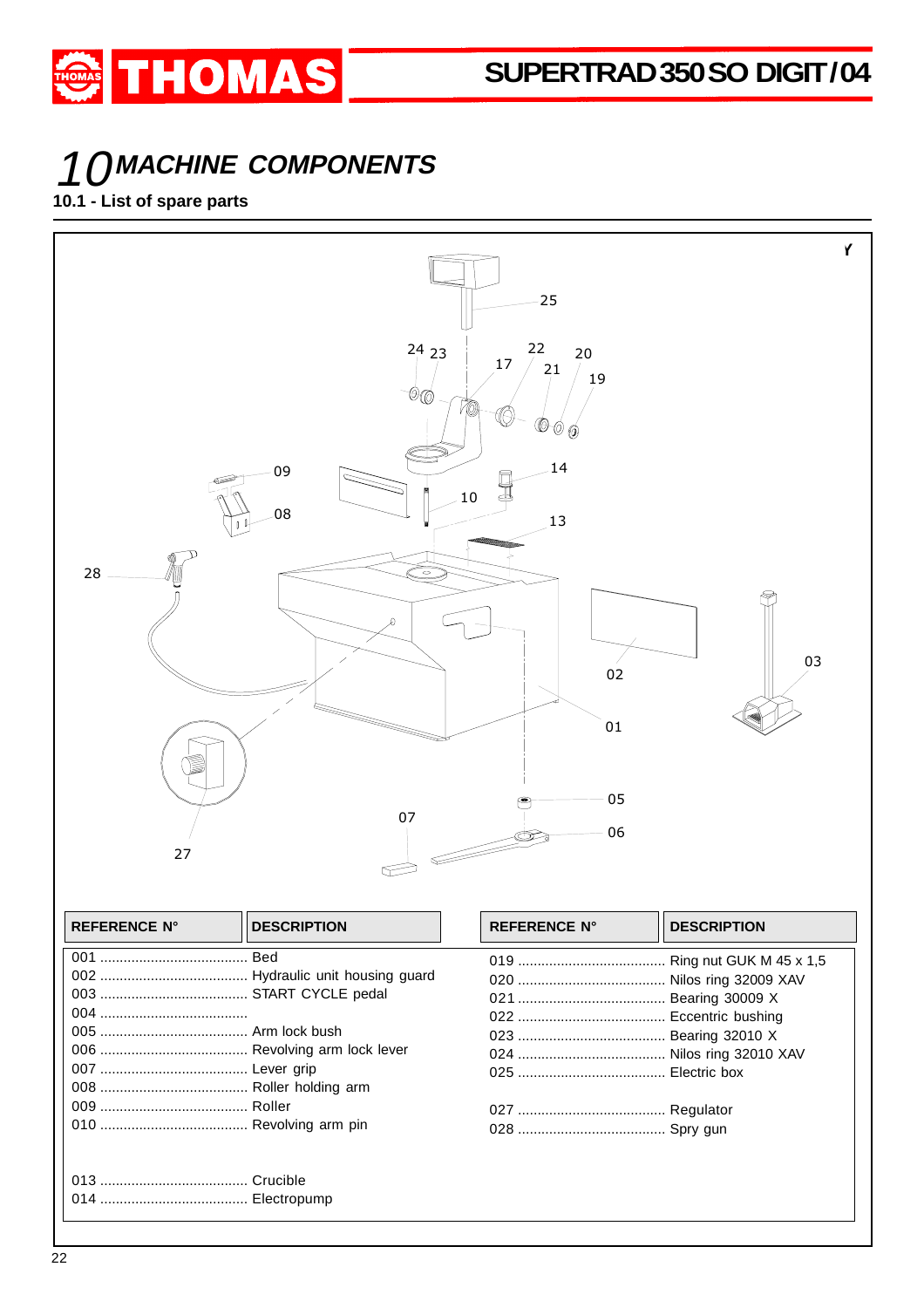# SUPERTRAD 350 SO DIGIT/04





| Washer                  | Vice                   |
|-------------------------|------------------------|
| <b>TCEI M8 screw</b>    | Vice jaw               |
| Vice handwheel          | Vice support           |
| Hydraulic vice cylinder | Plate                  |
| Hydraulic vice screw    | Feed nut pin           |
|                         | Handle                 |
| Vice positioning pin    | Spring                 |
| Collapsible block       | Vice position feed nut |
| Countervice             | Countervice I.h. jaw   |
| Square                  | Countervice r.h. jaw   |
| <b>Block</b>            | Vice locking lever     |
| Bar stop rod            | <b>Bushing</b>         |
| Bar stop rod ruler      | Microswitch<br>Square  |
| Bar stop body           | Locking lever          |
| Bar stop push rod       |                        |
| Vice gib                |                        |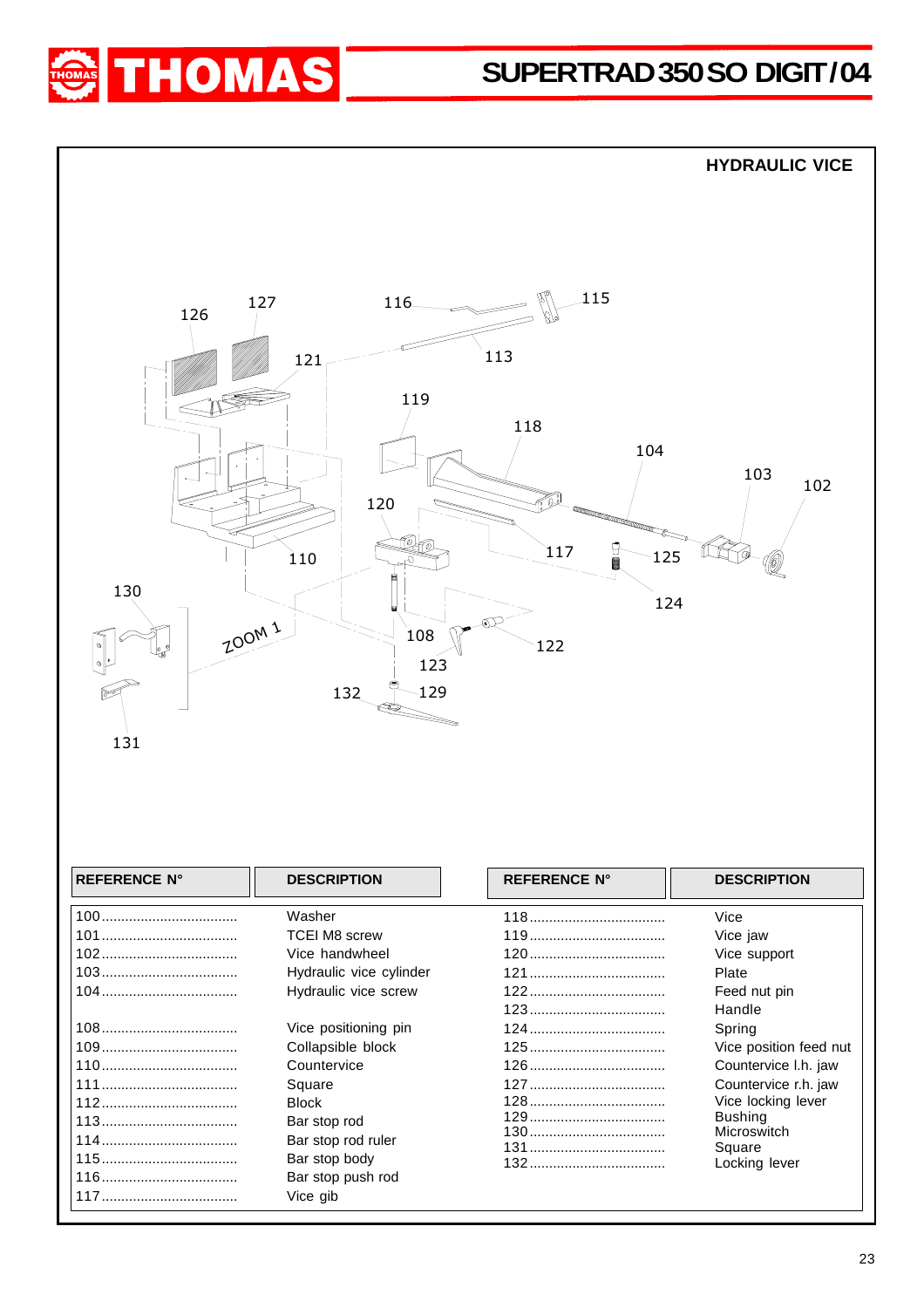

### **SUPER TRAD 350 SO DIGIT / 04**

| <b>REFERENCE N°</b>    | <b>DESCRIPTION</b>                  |
|------------------------|-------------------------------------|
|                        |                                     |
|                        |                                     |
|                        |                                     |
|                        |                                     |
|                        |                                     |
|                        |                                     |
|                        |                                     |
|                        |                                     |
|                        | 208 Blade guide adjustable rod      |
|                        |                                     |
|                        |                                     |
|                        |                                     |
|                        |                                     |
|                        |                                     |
|                        |                                     |
|                        |                                     |
|                        |                                     |
|                        |                                     |
|                        |                                     |
|                        |                                     |
|                        |                                     |
|                        |                                     |
|                        |                                     |
|                        |                                     |
|                        |                                     |
|                        |                                     |
|                        |                                     |
|                        |                                     |
|                        |                                     |
|                        |                                     |
|                        |                                     |
|                        |                                     |
|                        |                                     |
|                        |                                     |
|                        |                                     |
| 236 Flywheel saw frame |                                     |
|                        |                                     |
|                        |                                     |
|                        |                                     |
|                        |                                     |
|                        |                                     |
|                        |                                     |
|                        |                                     |
|                        |                                     |
| 245 Three-phase motor  |                                     |
|                        |                                     |
|                        |                                     |
|                        |                                     |
|                        |                                     |
|                        | 250 Saw frame return spring bushing |
|                        |                                     |
|                        |                                     |

| <b>REFERENCE N°</b>          | <b>DESCRIPTION</b>                                      |
|------------------------------|---------------------------------------------------------|
|                              |                                                         |
| 257 Brush return ring<br>266 | 254 Blade cleaning brush<br>259 Fixed blade guide block |
| 267<br>269<br>270            |                                                         |
| 274 Lever support            | 271 Blade tension handwheel<br>272 Bearing AX 2542+CP   |
|                              |                                                         |
|                              |                                                         |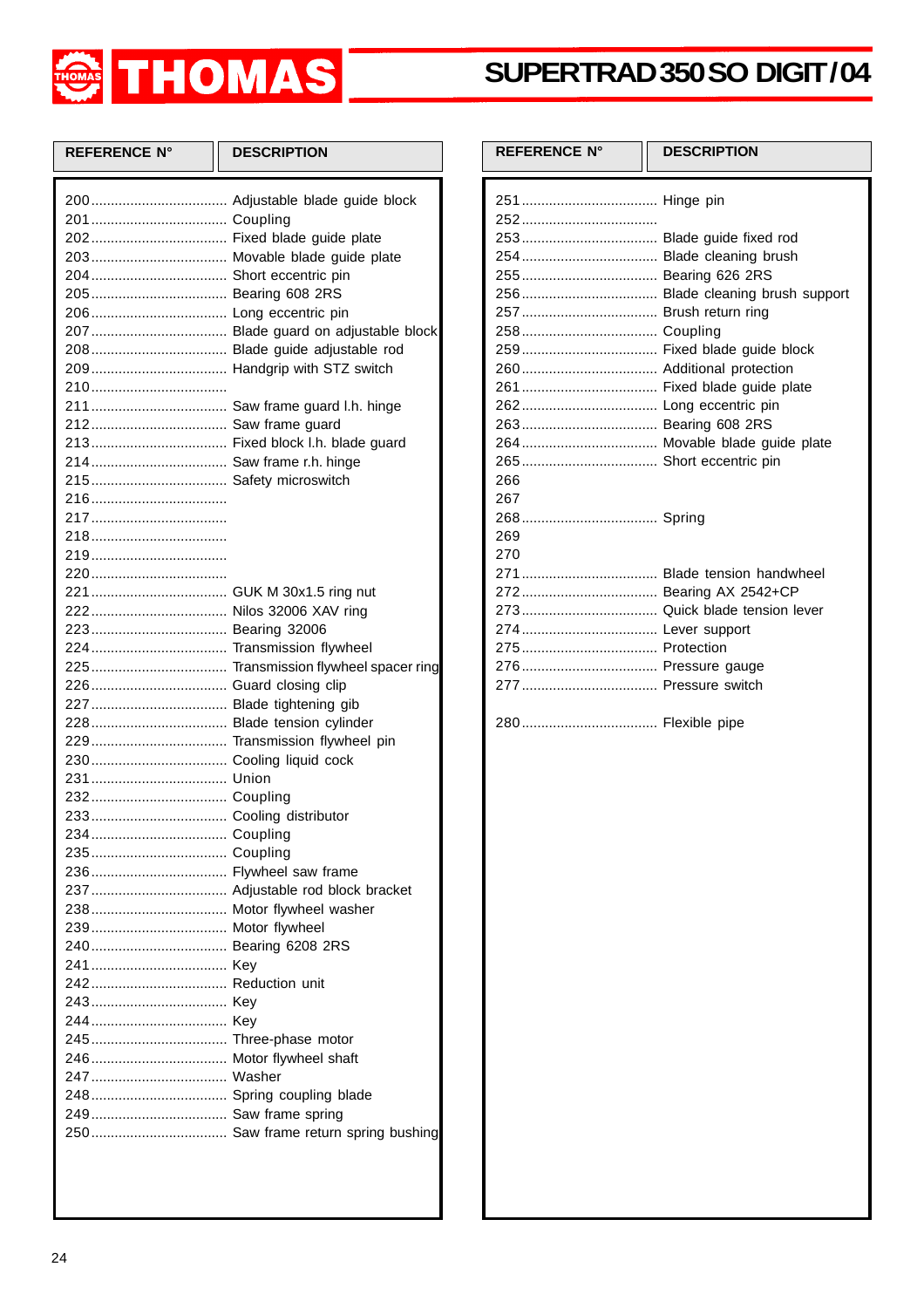

## SUPERTRAD 350 SO DIGIT/04

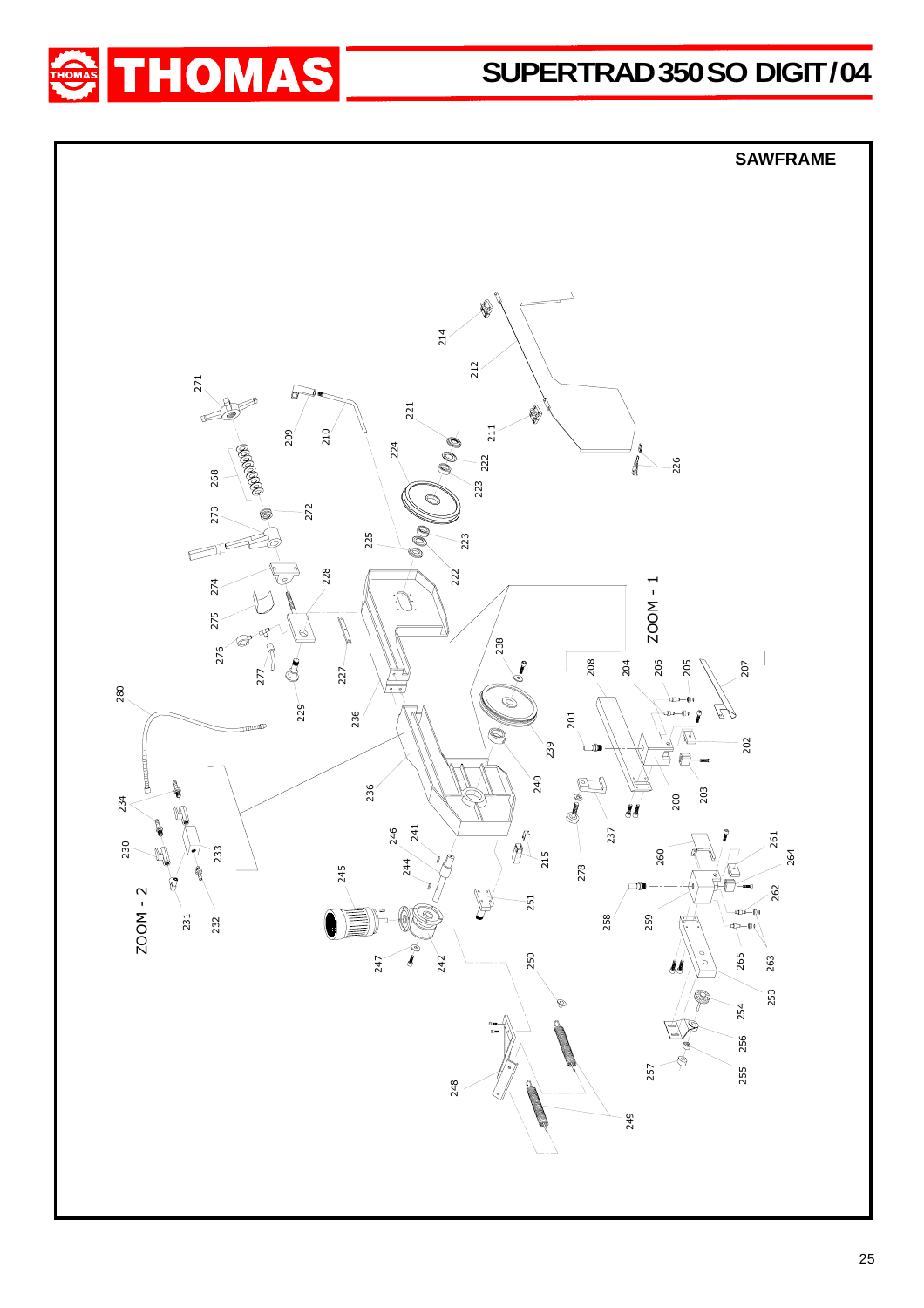